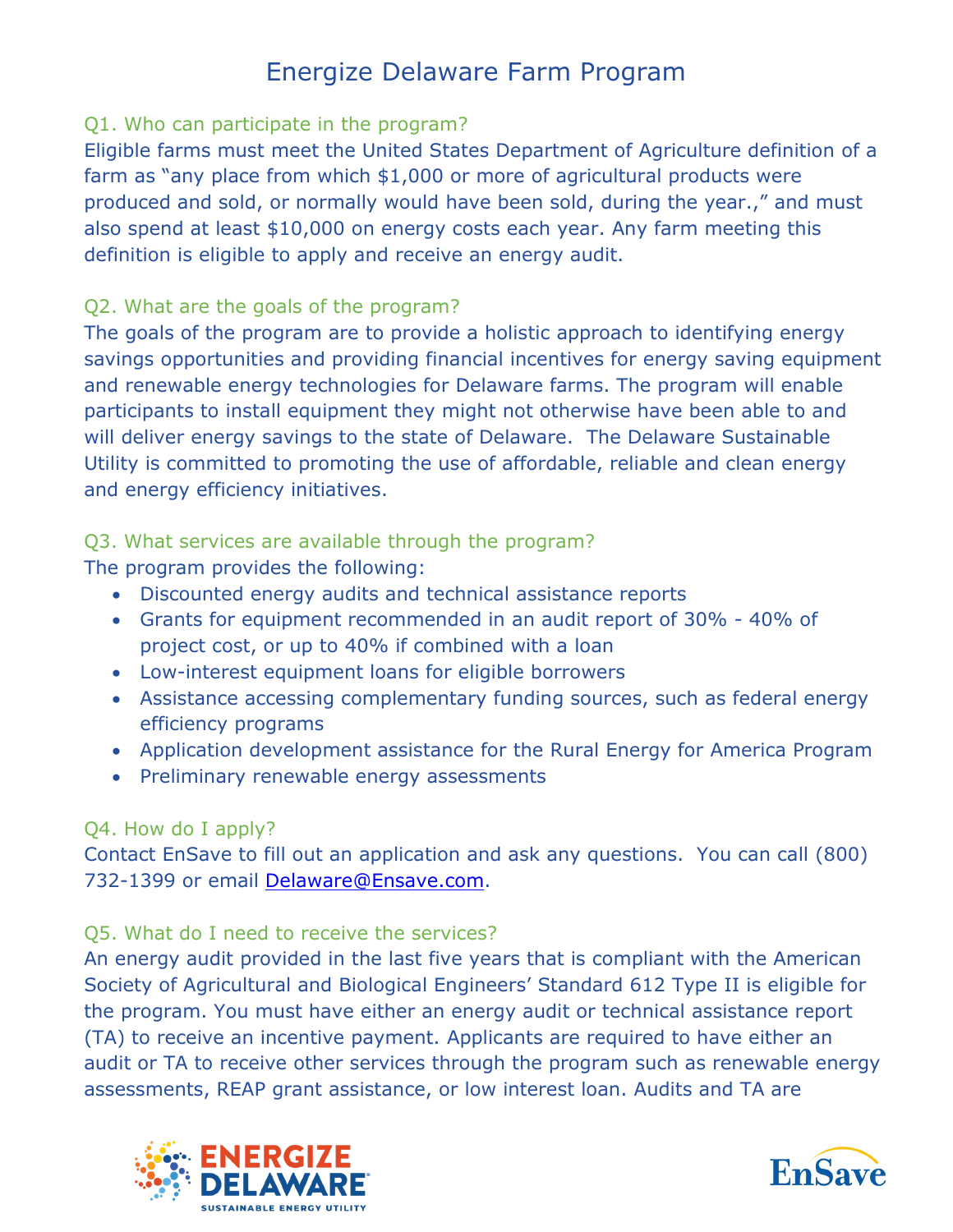provided through the program at a reduced rate. The applicant is responsible for less than 15% of the cost of an audit (typically \$300 of the \$2,300 total cost, depending on the size and complexity of your operation) and \$50 of the \$600 TA cost.

# Q6. What is in the audit report and TA?

The audit report analyzes your current energy use, develops specific recommendations for greater energy efficiency, and provides the following details for each recommended project: amount of energy savings, the estimated cost to implement, estimated cost savings, and simple payback period. Irrigation energy audits will include up to 5 center pivots or 5 pumps.

The TA evaluates 1 or 2 measures that the applicant specifically requests be evaluated. This is for someone who knows exactly what he/she wants to install and doesn't feel the full energy audit is necessary. These reports can be utilized to obtain implementation funding through the EDFP, but typically cannot be used in other programs to obtain additional funding.

# Q7. What information will I need to provide for my energy audit or TA?

For the audit you will need to sign an agreement with EnSave authorizing us to visit your facility and provide twelve months of energy use data from your electricity and other fuel providers. If applicable, you will also need to provide water usage history and pump tests. You will need to participate in an initial interview with an EnSave energy analyst to capture preliminary information about your operation. After that, a data collector will spend about 2-3 hours on site. A data collector is an individual trained and certified by EnSave to collect energy data from your operation, record quantity and type of equipment used, and capture equipment nameplate information. This information will be used to develop your audit report.

For the TA, you will need to provide a year's worth of utility information for the measures being evaluated and you will need to participate in an initial interview with an EnSave energy analyst.

#### Q8. What other technical assistance is available?

Renewable energy assessments are also available at no charge to the applicant. Renewable energy assessments include information such as estimated cost and specifications of renewable energy options, projected generation, projected economic performance and next steps. These can help applicants understand if



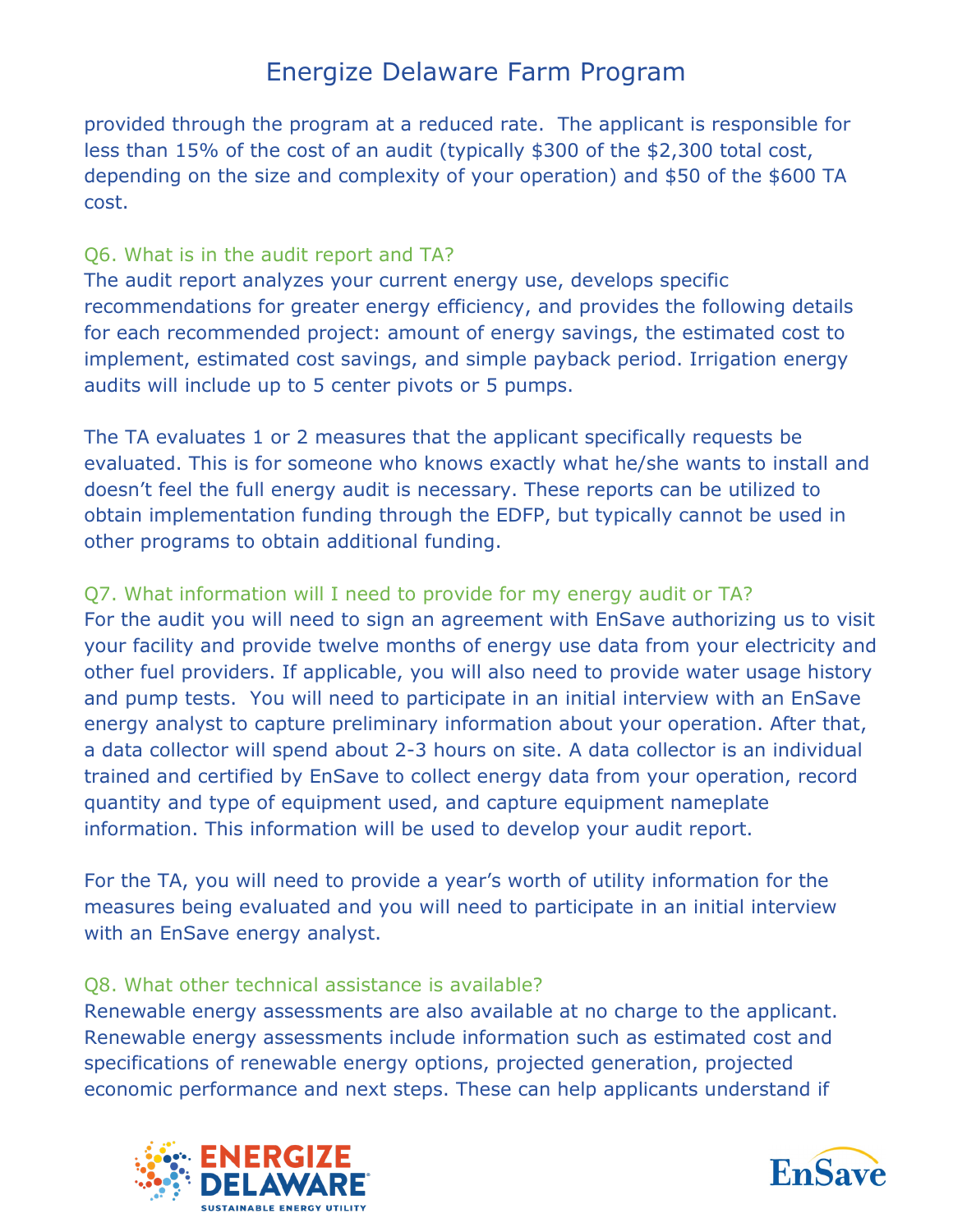investigating renewable energy further is a good option. The assessment can also evaluate an existing renewable energy proposal to vet its accuracy.

# Q9. What financial incentives are available through the program to help me install energy efficiency measures?

The program offers grants of 30% - 40% of the total project cost with a minimum of \$1,500 and a maximum of \$100,000, per farm, for energy efficiency measures. The program also offers loans at fixed interest rates\*, up to \$400,000. The program will also connect applicants with available funding through the U.S. Department of Agriculture and the electric utilities.

\*Interest rates are currently 2% for Energy Efficiency projects and 3% for renewable energy projects.

### Q10. Is new construction eligible for an incentive payment?

Yes, some new construction projects, such as more efficient fans, tunnel doors and brood curtains, may be eligible to receive incentives (incentivized based on 50% of the incremental cost of the project.) Lighting is not eligible under the new construction portion of the program. Please call (800) 732-1399 to determine eligibility.

# Q11. How do I receive my incentive payment for an installation?

You will receive an incentive payment after you have received written approval from EnSave, your project has been installed and verified through a site inspection, and all invoices have been provided. **Payments are processed within 60 days of receiving all verification documentation.** 

# Q12. What happens if my project changes after I am approved?

The equipment you were approved to install must match the quote you provided. If the scope of your project(s) changes, please contact EnSave immediately before installing to discuss project eligibility. Projects that differ from the quote and approval letter may have the final incentive adjusted and risk being ineligible.

Q13. Am I able to receive an incentive from USDA as well as the program? Yes! The program can help you apply for external funding such as NRCS' Environmental Quality Incentives Program (EQIP) and Rural Development's Rural Energy for America Program (REAP). EQIP and REAP funds can supplement the Energize Delaware Farm Program incentives so that you have additional funds to pay for your project.